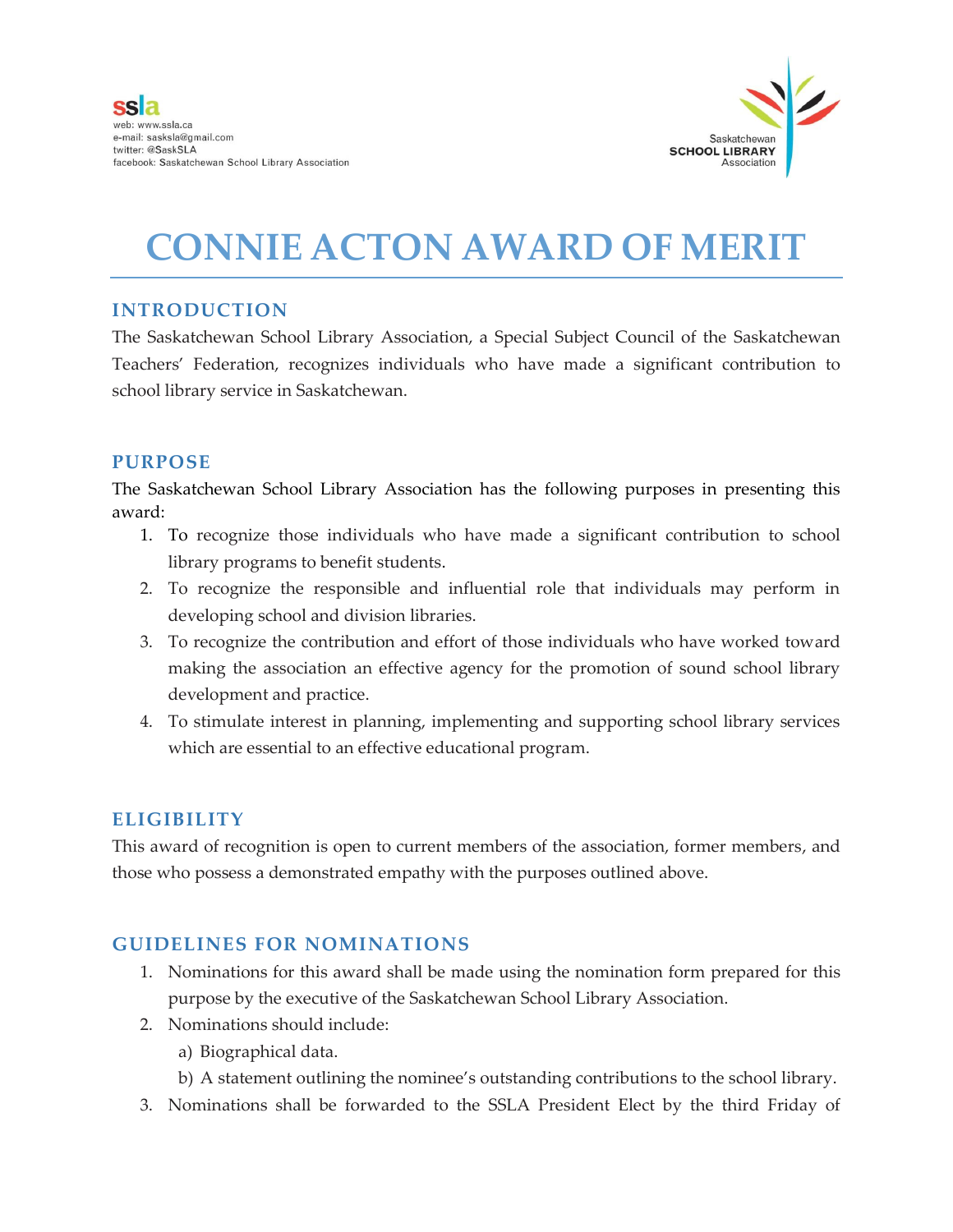

March.

- 4. The awards committee may request additional information from the nominator.
- 5. Nominations as submitted shall become the property of the SSLA.

### **CRITERIA FOR JUDGING**

In judging the nominees, the awards committee will evaluate the outstanding contributions of the nominee in advocating the development of effective school library programs.

#### **PRESENTATION**

- 1. The award may be made to one of the nominees unless no worthy candidate is identified, in which case the committee may decide that no award shall be made for that year.
- 2. The award shall be presented at the SSLA Annual Conference.

#### **NATURE OF THE AWARD**

The Connie Acton Award of Merit will be awarded a glass plate.

#### **DEADLINE**

The deadline for nominations is April  $1<sup>st</sup>$ .

The selection of the recipient will be made by the SSLA executive prior to the annual SSLA conference and announced during the annual SSLA AGM.

#### **NOMINATION FORM**

Form is appended.

#### **MAIL NOMINATION TO**

SSLA Awards and Bursary Committee Member Charlotte Raine PO Box 261 Langenburg, SK S0A 2A0